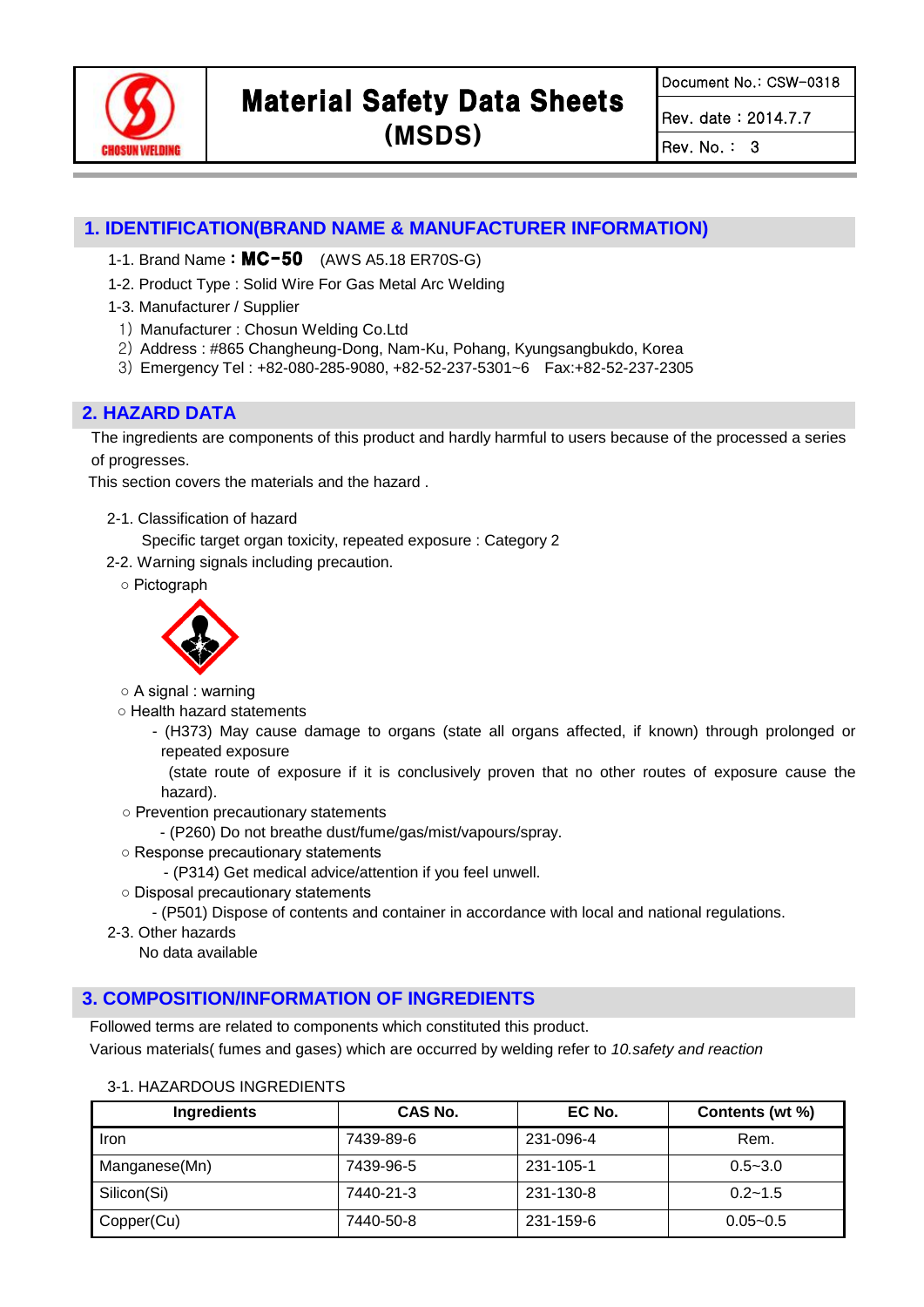

Document No.: CSW-0318

Rev. date : 2014.7.7

Rev. No. : 3

## **4. FIRST AID MEASURES**

In case that expose a excess arc and fume, take a following first aid treatment.

- Move a patient in fresh air and untie a neck and a waist.
- Rest a patient warmly and if having a difficult breath, take a oxygen supplier or artificial respiration
- Take a proper medical treatment in case of a burn and an electric shock.
- Call for a medical aid.

## **5. FIREFIGHTING MEASURES**

5-1. Danger or fire and explosion : Product have no ignition and inflammability ,but arc , spatter, heating in welding cause a fire and a explosion.

- 5-2. Fire extinguishing : In case that extinguish a fire without danger, isolate a product from fire position and behave with one's back to the wind
- 5-3. Injurious smoke : May generate injurious smoke.

5-4. Count measure : Before welding remove dangerous materials and ventilate a place of work.

Proper equipment(a fire extinguisher ) is prepared for a fire.

## **6. ACCIDENTAL RELEASE MEASURES**

6-1. Personal precautions, protective equipment and emergency procedure : Not applicable

- 6-2. Environmental precautions : Not applicable
- 6-3. Methods and material for containment and clean up : Not applicable

## **7. HANDLING AND STORAGE**

7-1. Treatment : Refer to a precautionary label on a box – observe a handling law.

7-2. Storage method : Store with waterproof and low moisture.

## **8. EXPOSURE CONTROLS/PERSONAL PROTECTION**

8-1. Data of exposure

| Ingredients      | CAS No.   | EC No.    | Occupation safety<br>and health acts<br>(mg/m <sup>3</sup> ) | OSHA-PEL<br>(mg/m <sup>3</sup> ) | <b>ACGIH-TLV</b><br>$(mg/m^3)$ |
|------------------|-----------|-----------|--------------------------------------------------------------|----------------------------------|--------------------------------|
| Iron             | 7439-89-6 | 231-096-4 | 5.0                                                          | 15.0                             | 10.0                           |
| Manganese(as Mn) | 7439-96-5 | 231-105-1 | 5.0                                                          | 5.0                              | 0.2                            |
| Silicon(as Si)   | 7440-21-3 | 231-130-8 | 10.0                                                         | 15.0                             | 10.0                           |
| Copper           | 7440-50-8 | 215-159-6 | 0.1                                                          | 0.1                              | 0.2                            |

※ ACGIH : American Conference of Governmental Industrial Hygienist

※ TLV : Threshold Limit Value

※ OSHA : Occupational Safety and Health Administration

※ PEL : Permissible Exposure Limit

8-2. Personal protector in welding

- Protection glasses, protection mask : because of protecting eyes, face from arc ray and spatter, shieldlight number of filter-lens are over 12.
- Dustproof mask, poison-protection mask: ventilation equipment which have an enough capacity must be installed in work-place and if needed, wear a dustproof mask or poison-protection mask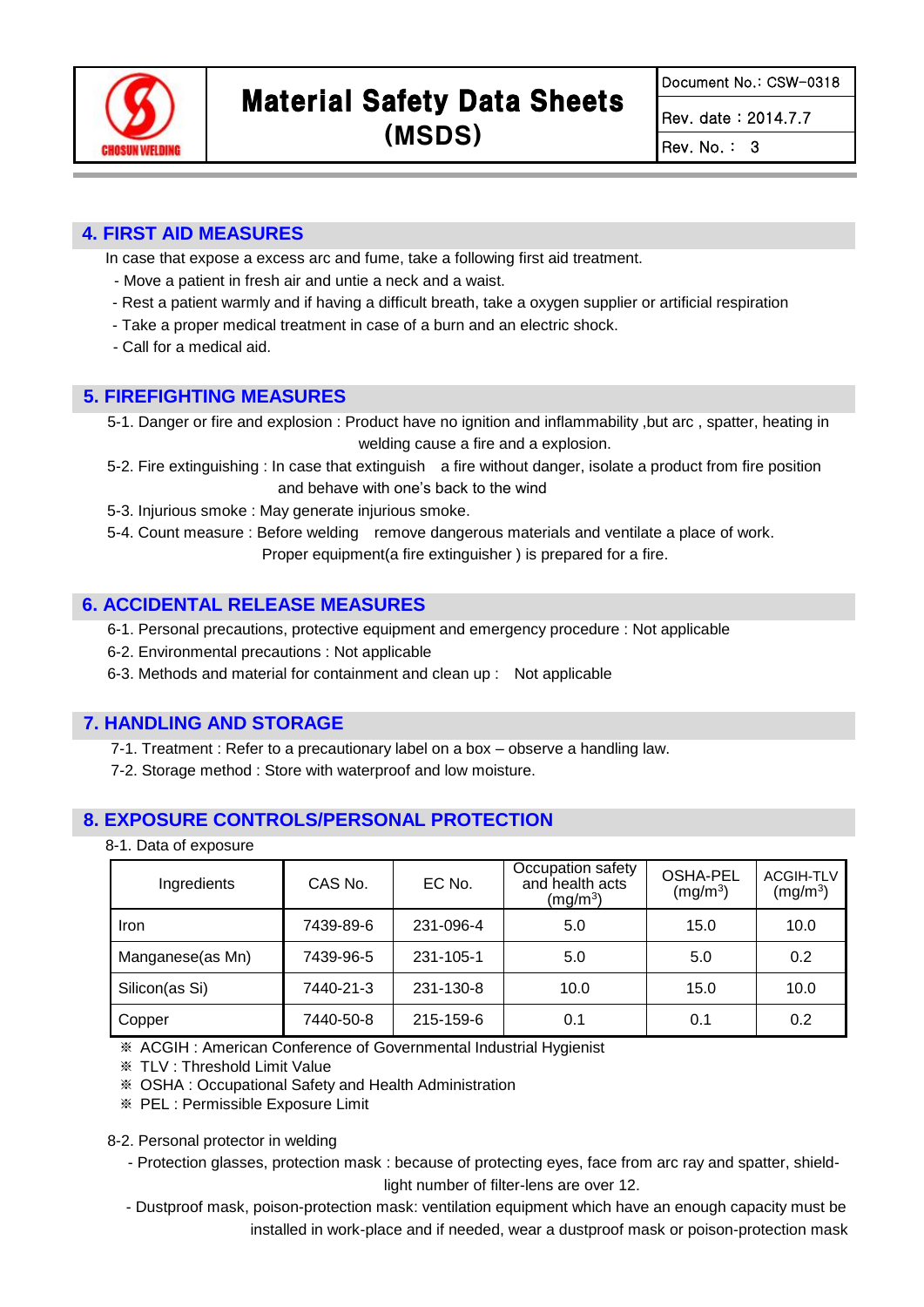

Rev. date : 2014.7.7

Rev. No. : 3

- Protection gloves : leather goods is useful of preventing an electric shock and a burn. Wear a cotton gloves in leather gloves.
- Apron : leather goods is useful for protecting from the breast to the femoral region.
- Isolation shoe : prevent an electric shock and a burn, protect a foot from out-impact
- Ventilation : partial ventilation equipment is installed for a standard permission
- Emergency eye washing : employer provide eye washing equipment ,for in case that worker's eye is exposed a alien materials

#### **9. PHYSICAL AND CHEMICAL CHARACTER**

- 9-1. Physical State : Solid
- 9-2. Odor : Odorless
- 9-3. Odor threshold : Not applicable
- 9-4. pH Value : Not applicable
- 9-5. Melting point : Not applicable
- 9-6. [early](javascript:endicAutoLink() [boiling point](javascript:endicAutoLink() : Not applicable
- 9-7. Flash point : Not applicable
- 9-8. Evaporation rate : Not applicable
- 9-9. Flammability : Not applicable
- 9-10. Explosion limit lower : Not applicable Explosion limit - upper : Not applicable
- 9-11. Vapor pressure : Not applicable
- 9-12. Solubility in water : Not applicable
- 9-13. [Vapor density](http://endic.naver.com/enkrEntry.nhn?entryId=6d9809571e26488bb21f9c097451d05f) : Not applicable
- 9-14. Density : 7~8.
- 9-15. Partition coefficient N-octanol / water : Not applicable
- 9-16. [Spontaneous combustion](javascript:endicAutoLink() [temperature](javascript:endicAutoLink() : Not applicable
- 9-17. [Dcomposition](javascript:endicAutoLink() [temperature](javascript:endicAutoLink() : Not applicable
- 9-18. Viscosity : Not applicable
- 9-19. Molecular weight : Not applicable

#### **10.STABILITY AND REACTION**

10.1 Stability and reaction : stable in the normal temperature and in normal pressure.

Hazardous reaction materials – this product generate hazardous fume and gas in welding but welding fumes and gases cannot be classified simply because the composition and quantity of both are dependent upon the metal being welded, the process, procedure and electrodes used. Other conditions which also influence the composition and quantity of the fumes and gases the which workers may be exposed include; coatings on the metal being welded, the numbers of welders and the volume of the worker area, the quality the atmosphere. In generally welding fumes and gases is generated because the ingredient of *2.ingredient of component.* is to vaporize and react and oxidize. welding fumes and gases consist of representative Iron oxide, manganese, magnesium oxide, silicon oxide, calcium oxide, titanium oxide, etc.

### **11. HEALTH HAZARD DATA**

Welding fume consist of complex materials and represent iron oxide , manganese oxide and fluorine oxide. follow section is a health hazard data..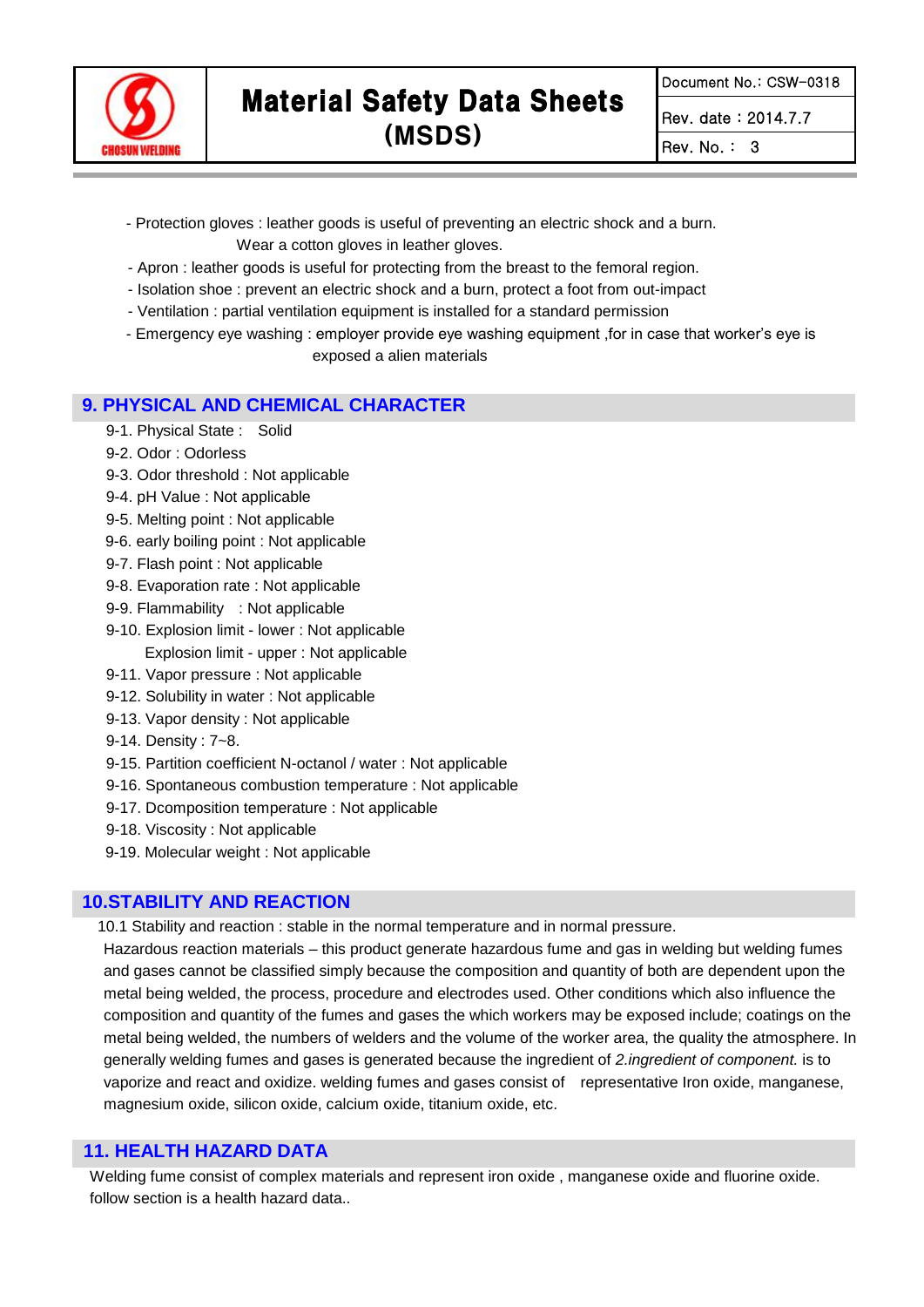

Document No.: CSW-0318

Rev. date : 2014.7.7

Rev. No. : 3

11.1 Iron oxide

- Acute poisonous character : relatively non-poison at intake
- A generation of cancer : no data
- Health influence : (expose a eye and a skin) acute exposure occur a physical stimulation. Chronic exposure – no data.

(Ingestion) acute exposure - occur a physical stimulation.

Chronic exposure – occur a iron-pneumoconiosis in case that a welding fume is piled in the lung.

11.2 Manganese oxide( manganese )

- Acute poisonous character : it is rare for worker to occur an acute poison.
- A generation of cancer : nothing
- Health influence : (Ingestion ) acute exposure May occur a acute pneumonia in case that a welding fume of manganese steel is breathed in.

May occur a metal fume fever.

 Chronic exposure - occur a nervous disease by reason of chronic poison when welded in a limited place. ※Metal fume fever - metal fume fever which have a symptoms like a cold is occurred when a worker ingest a corpuscle of metal oxide, below 1.5 micro(generally 0.02~0.05 micro)

First symptoms occur after 4~12h and are thirst, sweat, a metal smell or a stink in mouth.

Other symptoms are a couch, a stimulate, a dry of mucous membrane, a languor and a discomfort.

Occur a fever, a cold fit, a muscular pain and headache.

Occur a vomiting, a excess mental activity and have loose bowels.

Tolerance about a fume directly occur and disappear soon. Every symptoms is lessened less than 24~36h. Chronic exposure – chronic metal fume fever don't occur but symptoms occur repeatedly and disappear within one-two days due to have a tolerance.

#### **12. DATA OF ENVIRONMENT INFLUENCE**

- 12-1. Toxicity : No data available
- 12-2. Persistence–degradability : No data available
- 12-3. Bio accumulative potential : No data available
- 12-4. Mobility in soil : No data available
- 12-5. Results of PBT and vPvB assessment : No data available

### **13. CAUTIONS OF WASTES**

Follow the rules of the government and the local government when dump wastes.

### **14. DATA FOR A TRANSPORT**

- 14.1 Grade classification : No data available
- 14.2 Cautions of a transfer Don't give a impact to products not to break. Observe the safety driving law.

14.3 Prepare a waterproof and a damp proof of products.

### **15. EXPRESSION OF LAWS AND REGULATIONS**

Observing the article 39 ( express of hazardous materials ) of law of industry safety & health and the article 31 of this same law, express the precautionary label on the product.